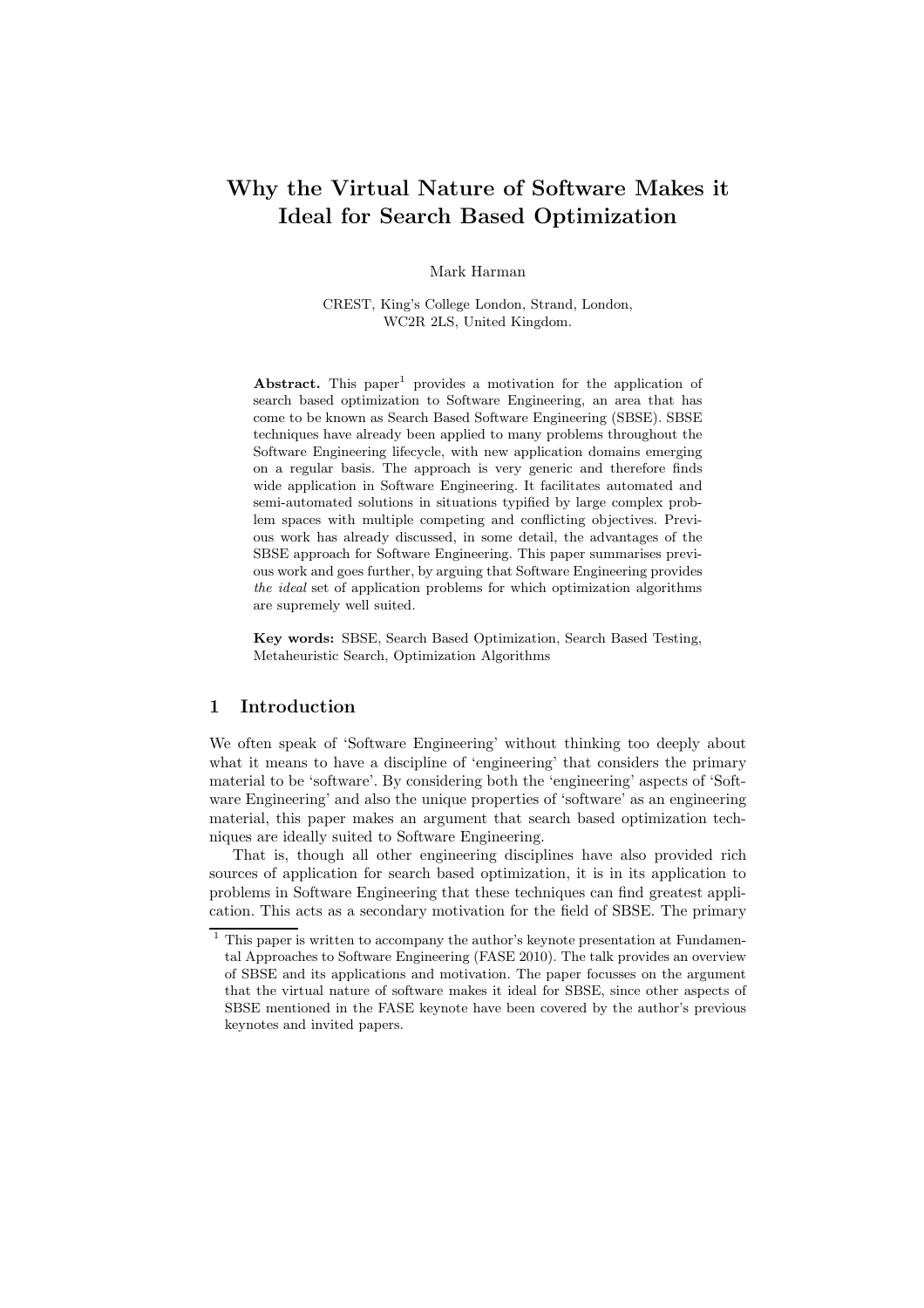motivation for SBSE comes from the simple observation that these techniques do, indeed, apply well in other engineering disciplines and that, therefore, should we wish to regard Software Engineering as truly an engineering discipline, then it would only be natural to consider the application of search based optimization techniques. This form of advocacy for SBSE has been put forward by this and other authors before [CDH+03, HJ01, Har07b, Har07a, Har07c].

The acceptance of SBSE as a well-defined and worthwhile activity within the rich and diverse tapestry of Software Engineering is reflected by the increasing number of survey papers on SBSE [ABHPWar, ATF09, HMZ09, McM04, Räi09]. Further evidence for widespread interest and uptake, comes from the many special issues, workshops and conferences on the topic. However, this paper seeks to go a step further. It argues that Software Engineering is not merely an acceptable subject for the application of search based optimization, but that it is even better suited than all other areas of engineering activity, as a result of the very special properties of software as an engineering material.

## 2 Overview of SBSE

The existing case for SBSE in the literature rests upon the observation that

"Software engineers often face problems associated with the balancing of competing constraints, trade-offs between concerns and requirement imprecision. Perfect solutions are often either impossible or impractical and the nature of the problems often makes the definition of analytical algorithms problematic."[HJ01]

The term SBSE was first used by Harman and Jones [HJ01] in 2001. The term 'search' is used to refer to the metaheuristic search–based optimization techniques. Search Based Software Engineering seeks a fundamental shift of emphasis from solution construction to solution description. Rather than devoting human effort to the task of finding solutions, the search for solutions is *automated* as a search, guided by a fitness function, defined by the engineer to capture what is required rather than how it is to be constructed. In many ways, this approach to Software Engineering echoes, at the macro level of Software Engineering artifacts, the declarative programming approach [DB77], which applies at the code level; both seek to move attention from the question of 'how' a solution is to be achieved to the question of 'what' properties are desirable.

Harman and Jones argued that SBSE could become a coherent field of activity that combines the expertise and skills of the Metaheuristic Search community with those of the Software Engineering community. Though there was previous work on the application of search based optimization to Software Engineering problems [CCHA94, JES98, TCM98,  $XES^{+}92$ ], the 2001 paper was the first to articulate SBSE as a field of study in its own right and to make a case for its wider study.

Since the 2001 paper, there has been an explosion of SBSE activity, with evidence for a rapid increase in publications on the topic [HMZ09]. For example, SBSE has been applied to testing [BSS02, Bot02, BLS05, GHHD05,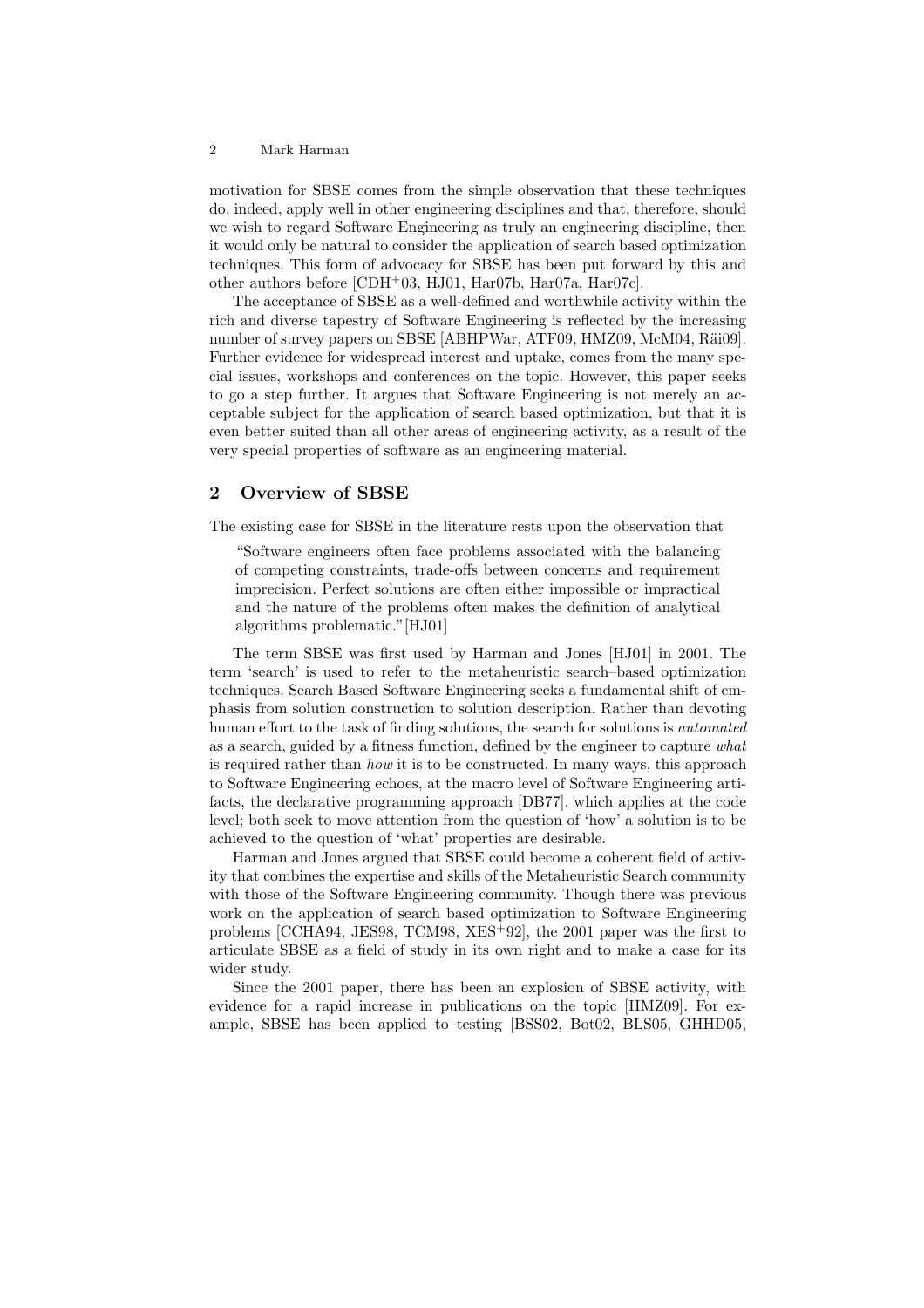HHH+04, MHBT06, WBS01], bug fixing [AY08, WNGF09] design, [HHP02, MM06, SBBP05], requirements, [BRSW01, ZFH08], project management [AC07, ADH04, KSH02 and refactoring.  $[O\dot{O}06, HT07]$ . There have been SBSE special issues in the journals Information and Software Technology (IST), Software Maintenance and Evolution (JSME) and Computers and Operations Research (COR) with forthcoming special issues in Empirical Software Engineering (EMSE), Software Practice and Experience (SPE), Information and Software Technology (IST) and IEEE Transactions on Software Engineering (TSE). There is also an established Symposium on Search Based Software Engineering (SSBSE), a workshop on Search Based Software Testing (SBST) and a dedicated track of the Genetic and Evolutionary Computation COnference (GECCO) on SBSE.

#### 2.1 All you need is love of optimization; you already have Representation and Fitness

Getting initial results from search based algorithms applied to Software Engineering is relatively straightforward. This has made SBSE attractive to researchers and practitioners from the Software Engineering community. Becoming productive as a Search Based Software Engineer does not required a steep learning curve, nor years of apprenticeship in the techniques, foundations and nomenclature of Optimization Algorithms. It has been stated [Har07d, HJ01] that there are only two key ingredients required:

- 1. The choice of the representation of the problem.
- 2. The definition of the fitness function.

Of course, a Software Engineer is very likely to have, already at their disposal, a workable representation for their problem. Furthermore, Harman and Clark argue that

"Metrics are Fitness functions too"[HC04].

They argue that the extensive body of literature on metrics and software measurement can be mined for candidate fitness functions. This would allow Software Engineers to optimize according to software measurements, rather than merely to passively measure software artifacts. Though every metric may not be effective, because some may fail to measure what they claim to measure [She95], this need not be a problem. Indeed, one of the attractive aspects of metrics as fitness functions, is that such failings on the part of the metrics will become immediately evident through optimization. Harman and Clark show that there is a close connection between metrics as fitness functions and empirical assessment of the representation condition of software measurement.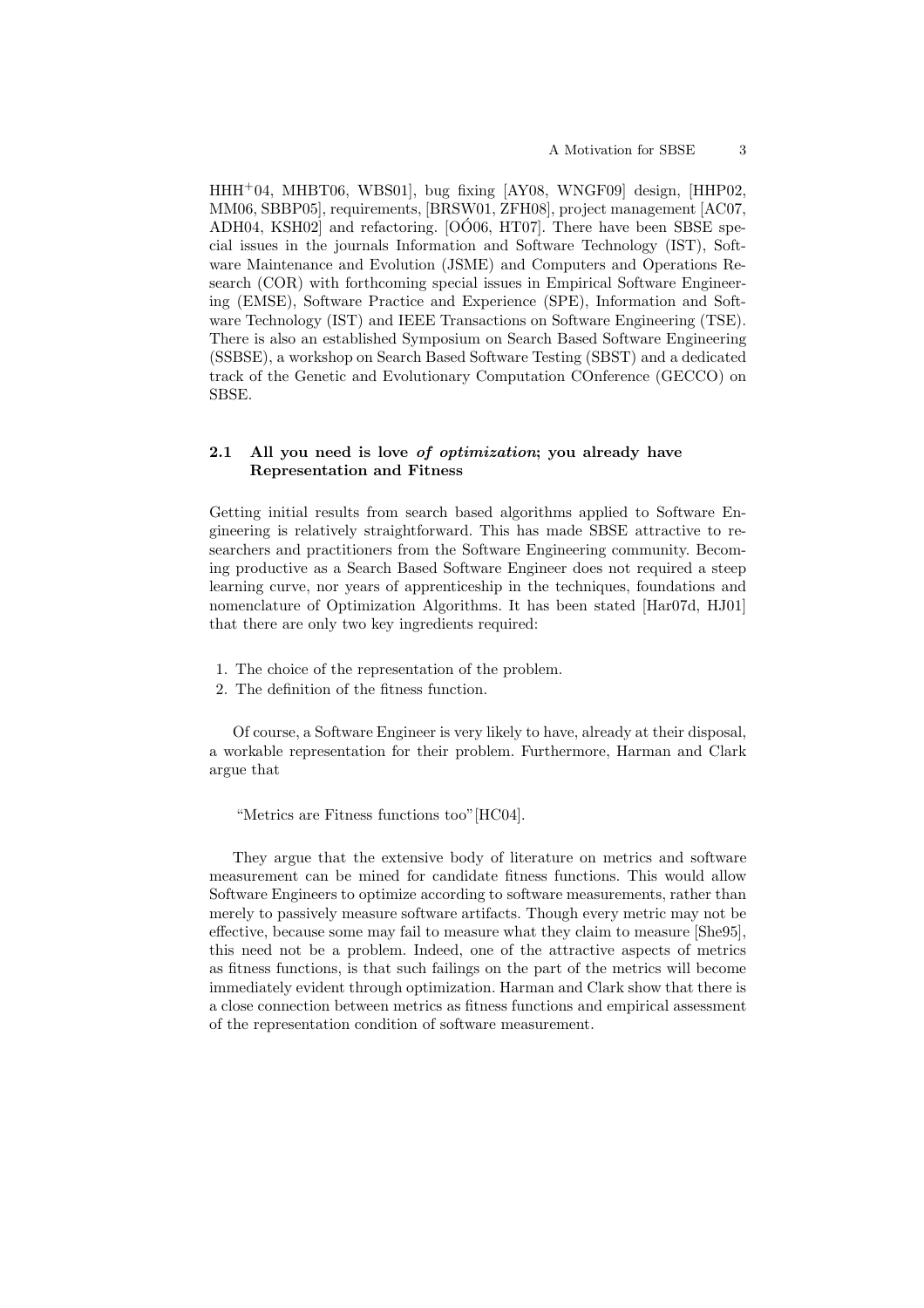#### 2.2 Algorithms

The most widely used algorithms in SBSE work have, hitherto [HMZ09], been local search, simulated annealing genetic algorithms and genetic programming. However, other authors have experimented with other search based optimizers such as parallel EAs [AC08], evolution strategies [AC05], Estimation of Distribution Algorithms (EDAs) [SL08], Scatter Search [BTDD07, AVCTV06, Sag07], Particle Swarm Optimization (PSO) [LI08, WWW07], Tabu Search [DTBD08] and Local search [KHC+05].

# 3 Why Software Engineering is the 'Killer Application' for search based optimization

Previous work has considered the motivation for SBSE in terms of the advantages it offers to the Software Engineer. For instance it has been argued [HMZ09, Har07b] that SBSE is

- 1. Scalable, because of the 'embarrassingly parallel' [Fos95] nature of the underlying algorithms which can yield orders of magnitude scale up over sequential implementations [LB08].
- 2. Generic, due to the wide prevalence of suitable representations and fitness functions, right across the Software Engineering spectrum.
- 3. Robust, due to the ability of search based optimization to cope with noise, partial data and inaccurate fitness.
- 4. Insight-rich, as a result of the way in which the search process itself can shed light on the problems faced by decision makers.
- 5. Realistic, due to the way in which SBSE caters naturally for multiple competing and conflicting engineering objectives.

These five features of SBSE are important and have been described in more detail elsewhere [HMZ09, Har07b]. However, most are reasons for the use of search based optimization in general. They apply equally well to any class of optimization problems, both within and without the field of Software Engineering. This does not make them any less applicable to Software Engineering. However, it does raise the question as to whether there are any special software-centric reasons why SBSE should be considered to be an attractive, important and valuable field of study in its own right. That is, we ask:

Are there features of Software Engineering problems that make search based optimization particularly attractive?

Perhaps unsurprisingly, the author's answer to this question is: 'yes'. The rest of this paper seeks to explain why.

In more traditional engineering disciplines, such as mechanical, biomedical, chemical, electrical and electronic engineering, search based optimization has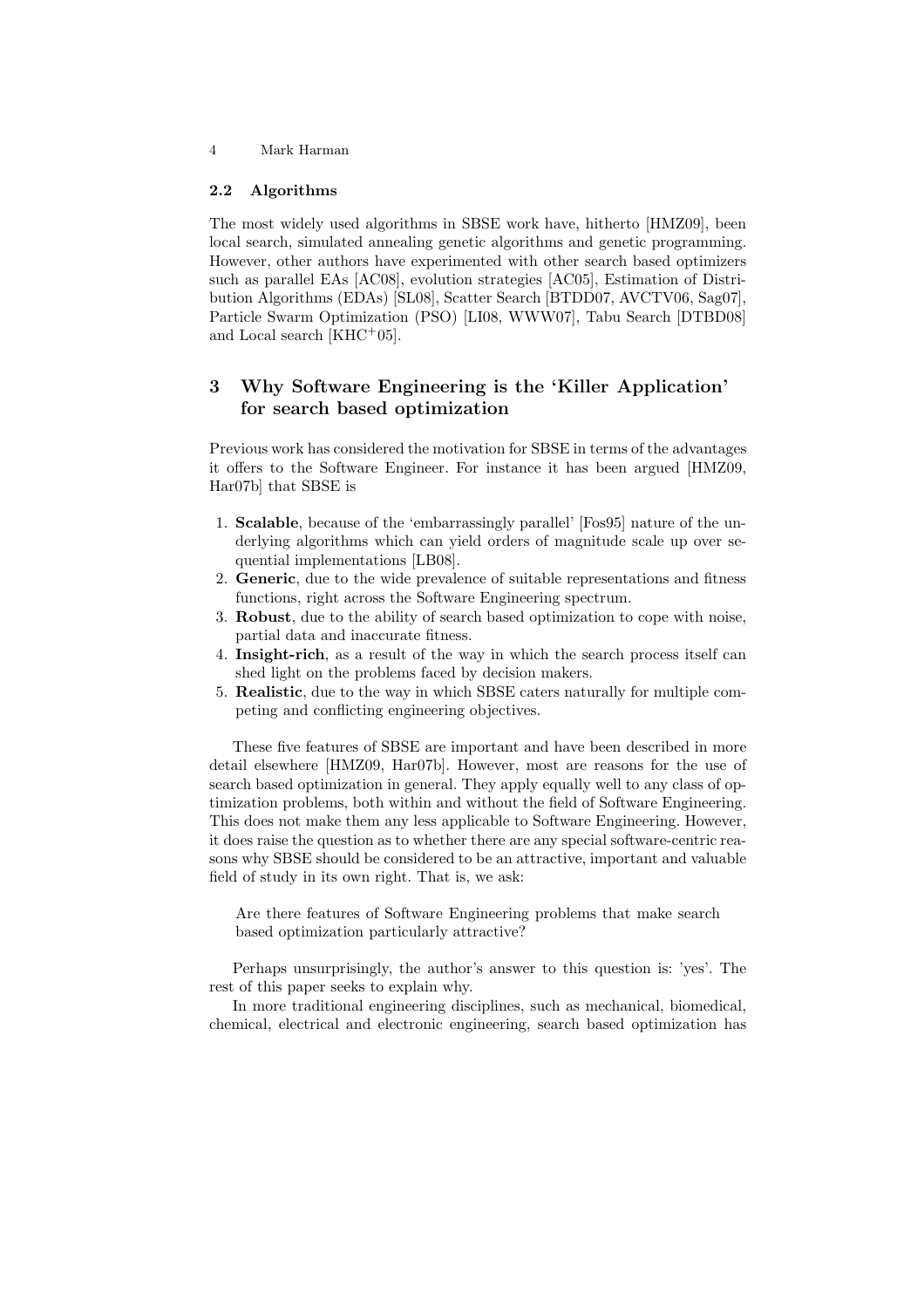been applied for many years [BW96, CHS98, LT92, PCV95]. These applications denote a wide spectrum of engineering activity, from well-established traditional fields of engineering to more recent innovations. However, for each, it has been possible and desirable, to optimize using search based optimization. This is hardly surprising. After all, surely engineering is all about optimization. When we speak of finding an engineering solution, do we not include balancing competing practical objectives in the best way possible. It should not be surprising, therefore, that optimization algorithms play a very important role.

In all of these fields of engineering, the application of optimization techniques provides the engineer with a mechanism to consider many candidate solutions, searching for those that yield an acceptable balance of objectives. The advent of automatic high speed computation in the past sixty years has provided a huge stimulus to the optimization community; it has allowed this search to be automated. Guided by a fitness function, automated search is one of the most profitable and archetypal applications of computation. It allows a designer to focus on the desired properties of a design, without having to care about implementation details.

It is the advent of software and the platforms on which it executes that has facilitated enormous breakthroughs in optimization methods and techniques. However, it is only comparatively recently that Software Engineering has started to catch up with this trend within the wider engineering community. This seems curious, since search based optimization can be viewed as a software technology. Perhaps it reflects the comparatively recent realization that the activity of designing and building software-based systems is, indeed, an engineering activity and thus one for which an optimization-based world view is important.

When we speak of software we mean more than merely the code. We typically include requirements, designs, documentation and test cases. We also include the supporting logical infrastructure of configuration control, development environments, test harnesses, bug tracking, archives and other virtual information-based resources that form part of the overall system and its development history. The important unifying property of all of this information is that it is purely logical and without any physical manifestation. As every software engineer knows, software is different to any and every other engineering artifact; very different. One cannot see, hear, smell, touch nor taste it because it has no physical manifestation.

This apparently trite observation is so obvious that its importance can sometimes be overlooked, for it is precisely this virtual nature of software makes it even better suited to search based optimization than traditional engineering artifacts. The materials with which we perform the automated search are made of the same 'virtual stuff' as the artifacts we seek to optimize. This has profound implications for the conduct of search based optimization because it directly impacts the two key ingredients of representation and fitness (see Figure 1).

In traditional engineering optimization, the artifact to be optimized is often simulated. This is typically necessary precisely because the artifact to be optimized is a physical entity. For instance, if one wants to optimize and aircraft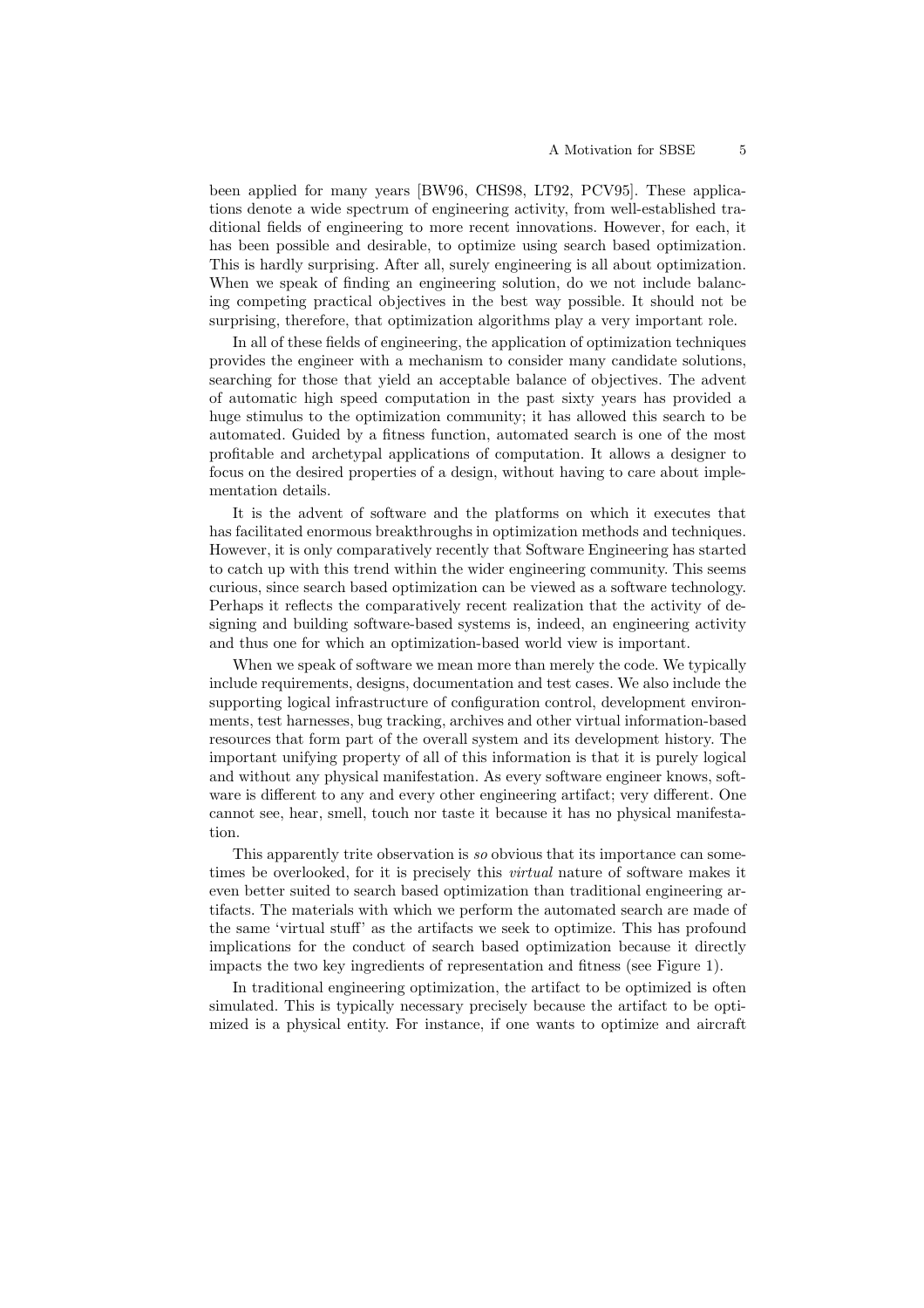

Fig. 1. Direct Application of Optimization is Possible with SBSE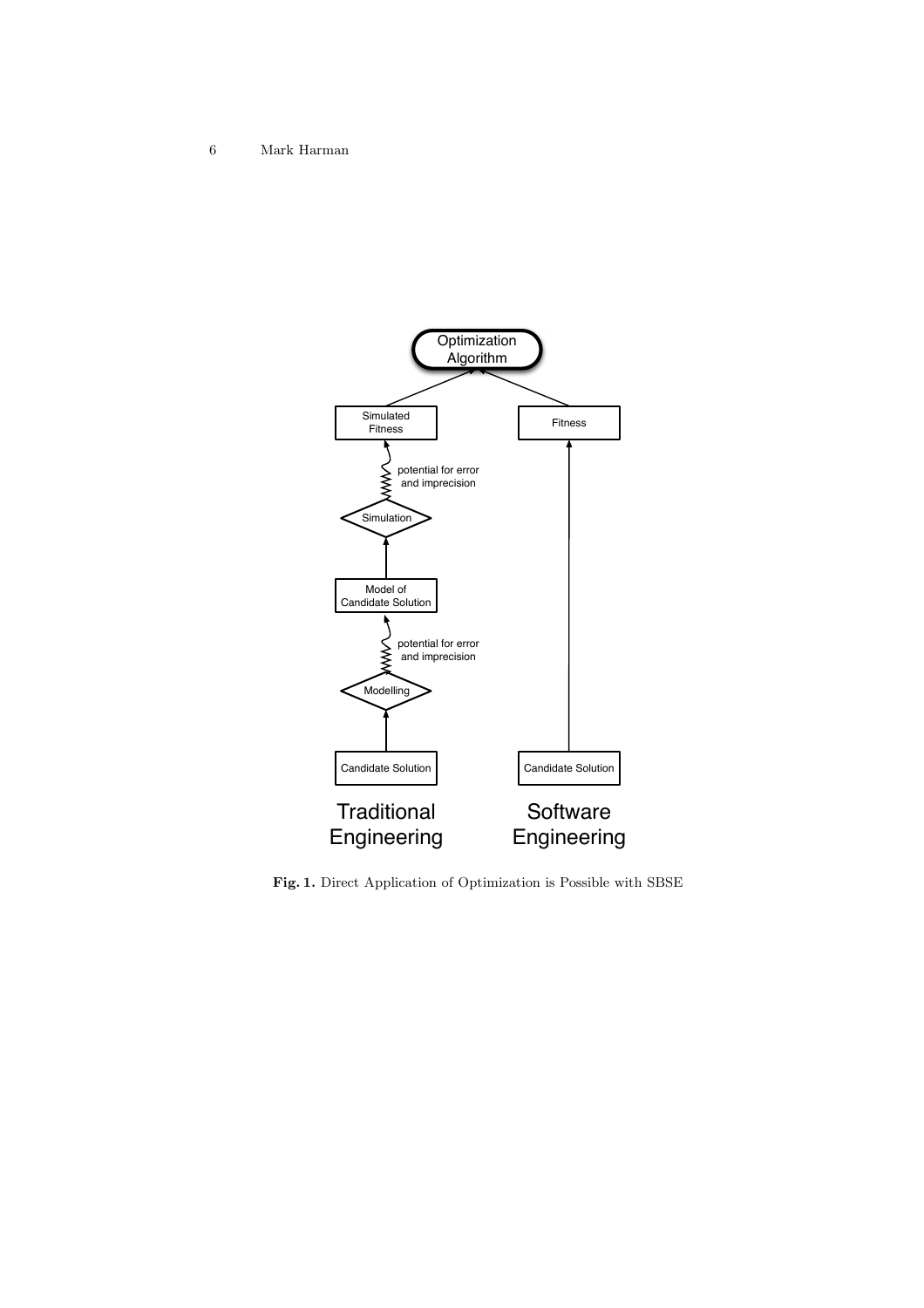engine, one cannot search the space of real engines; building even a small subset of such candidate engine designs would be prohibitively expensive. Rather, one builds of model of the engine (in software), capturing, hopefully realistically and correctly, those aspects of performance that are of interest. Furthermore, in order to compute fitness some form of simulation of the model is required. This allows us to explore the space of possible engine models, guided by a simulation of their likely real fitness.

Modelling and simulation create two layers of indirection and consequent potential for error. The model may not be entirely accurate. Indeed, if we are able to build a perfect model, then perhaps we would know so much about the engineering problem that we would be less likely to need to employ optimization. The fitness of each candidate model considered is calculated indirectly, in terms of the performance of the model with respect to some simulation of its real world behaviour. Once again, this introduces indirection and with it, the potential for error, imprecision and misunderstanding.

Contrast this traditional, physical engineering scenario with that of SBSE. For instance, consider the widely studied problem of finding test data (for example, to traverse a chosen branch of interest [ABHPWar, HMZ09, McM04]). For this problem there is no need for a model of the software to be tested nor the test case to be applied. Rather than modelling the test case, the optimization is applied directly to a vector which is the input to the program under test. Furthermore, in order to compute fitness, one need not simulate the execution, one may simply execute directly.

Of course, some instrumentation is required to facilitate fitness assessment. This can create issues for measurement if, for example, non–functional properties are to be optimized [ATF09, HMZ09]. These bare a superficial similarity to those present with simulations. The instrumented program is not the real program; it could be thought of as a kind of model. However, the instrumented program is clearly much closer to the original program under test than a simulation of an engine is to a real physical engine.

Furthermore, many software testing objectives, such as the structural test adequacy criteria [ABHPWar, HMZ09, McM04] are entirely unaffected by instrumentation and so there is no indirection at all. This observation applies in may aspects of software engineering. The problem of finding suitable sets of requirements operates on the requirements sets themselves. This is also true for optimization of regression test sets and for optimization of project plans and architectures.

Of course, there are some aspects of software systems which are modelled. Indeed, there is an increasing interest in model driven development. When SBSE is applied to these models, at the design level [Rai09], it may be the case that search based optimization for Software Engineering acquires a closer similarity to search based optimization for Traditional Engineering. Nevertheless, there will remain many applications for which SBSE is ideally suited to the problem because the engineering artifact is optimized directly (not in terms of a model)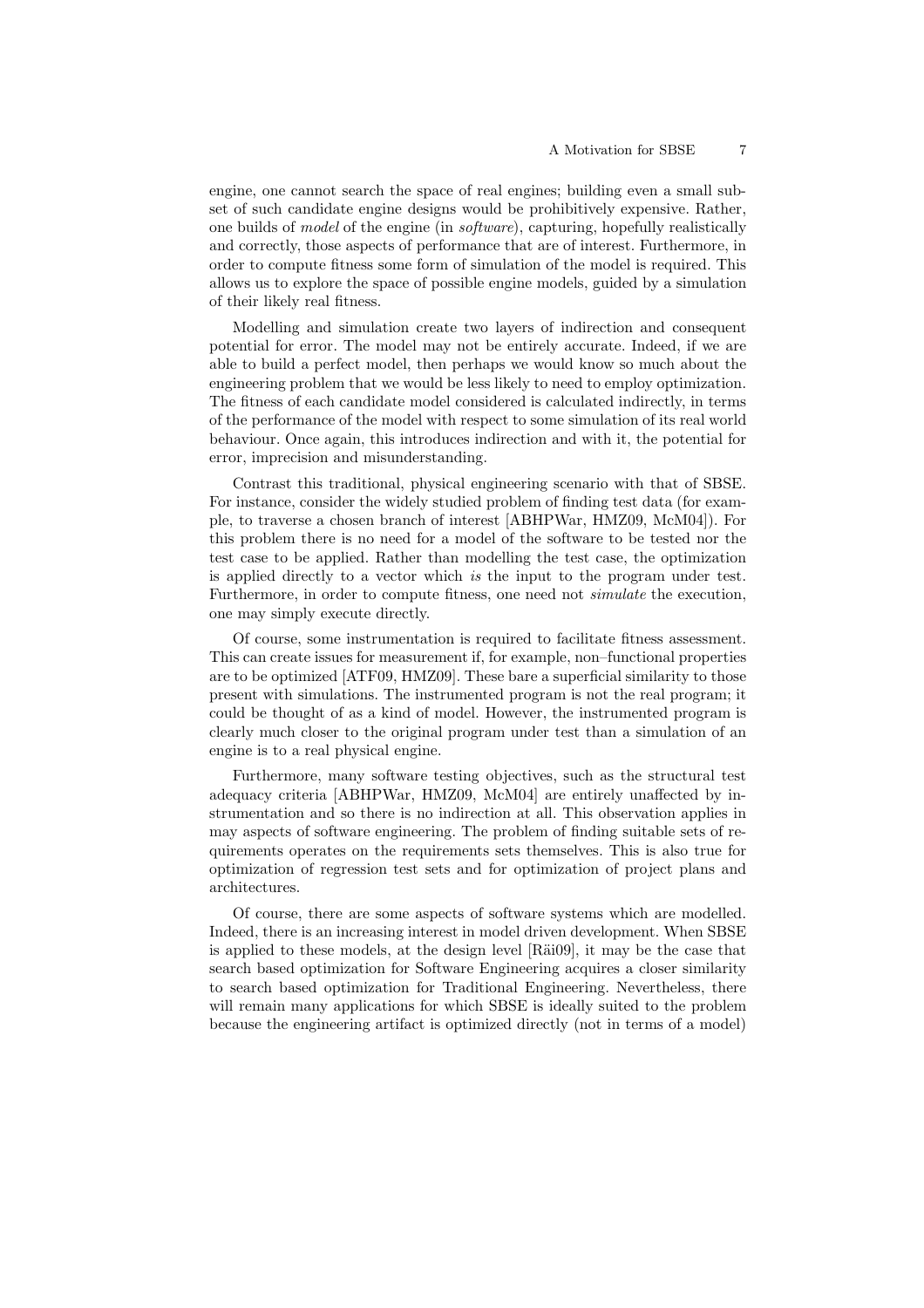and the fitness is computed directly from the artifact itself (not from a simulation thereof).

## 4 Conclusions

Search Based Software Engineering (SBSE) is a newly emergent paradigm for both Software Engineering community and the Metaheuristic Search and optimization communities. SBSE has had notable successes and there is an increasingly widespread application of SBSE across the full spectrum of Software Engineering activities and problems. This paper is essentially a 'position paper' that argues that the unique 'virtual' property of software as an engineering material makes it ideally suited among engineering materials for search based optimization. Software Engineers can build candidate Software Engineering artifacts with comparative ease and little cost compared to traditional engineers, faced with physical artifact construction and consequent cost. In general, the Software Engineer can also measure fitness directly, not in terms of a (possibly imprecise or misrepresented) simulation of real world operation.

# 5 Author Biography

Mark Harman is professor of Software Engineering in the Department of Computer Science at King's College London. He is widely known for work on source code analysis and testing and he was instrumental in the founding of the field of Search Based Software Engineering, the topic of this keynote. He has given 14 keynote invited talks on SBSE and its applications in the past four years. Professor Harman is the author of over 150 refereed publications, on the editorial board of 7 international journals and has served on 90 programme committees. He is director of the CREST centre at King's College London.

## 6 Acknowledgements

The author is grateful for ongoing discussion and collaboration with many other colleagues in the SBSE community, sadly too numerous to list by name here. His work is currently funded by the EPSRC project Software Engineering by Automated Search (EP/D050863, SEBASE, 2006-2011), for which the other principal investigators are John Clark (University of York) and Xin Yao (University of Birmingham) and by an EPSRC platform grant (EP/G060525, CREST, 2009- 2014). He was also supported by the recently completed EU Specific Targeted Research Project: Evolutionary Testing (IST-33472, EvoTest, 2006-2009). This paper draws on work done by the author on these projects.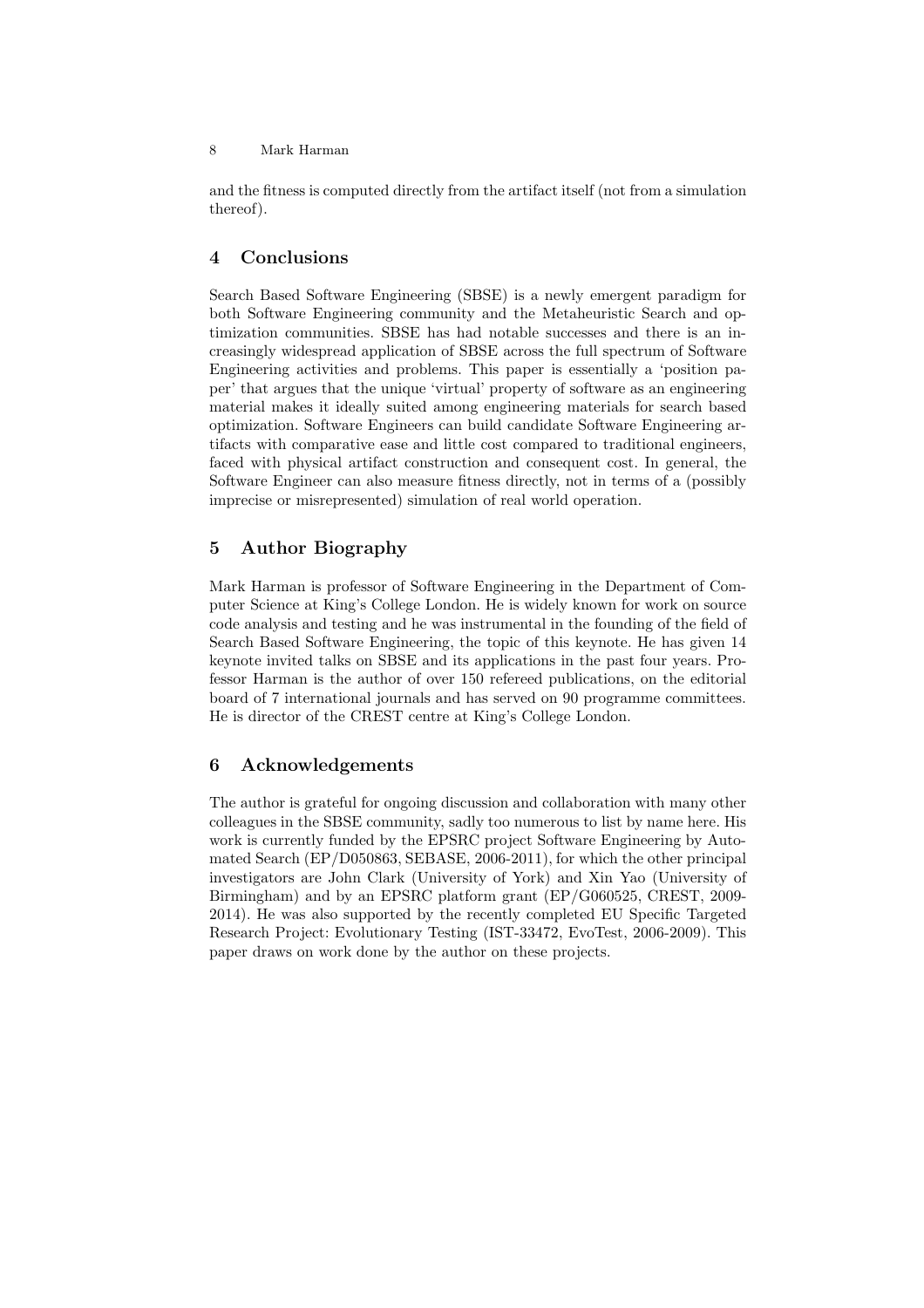# Bibliography

- [ABHPWar] Shaukat Ali, Lionel C. Briand, Hadi Hemmati, and Rajwinder Kaur Panesar-Walawege. A systematic review of the application and empirical investigation of search-based test-case generation. IEEE Transactions on Software Engineering, To appear.
	- [AC05] Enrique Alba and Francisco Chicano. Software Testing with Evolutionary Strategies. In Proceedings of the 2nd Workshop on Rapid Integration of Software Engineering Techniques (RISE '05), volume 3943 of Lecture Notes in Computer Science, pages 50–65, Heraklion, Crete, Greece, 8-9 September 2005. Springer.
	- [AC07] Enrique Alba and Francisco Chicano. Software Project Management with GAs. Information Sciences, 177(11):2380–2401, June 2007.
	- [AC08] Enrique Alba and Francisco Chicano. Observations in using Parallel and Sequential Evolutionary Algorithms for Automatic Software Testing. Computers & Operations Research, 35(10):3161–3183, October 2008.
	- [ADH04] Giulio Antoniol, Massimiliano Di Penta, and Mark Harman. Search-based Techniques for Optimizing Software Project Resource Allocation. In Proceedings of the 2004 Conference on Genetic and Evolutionary Computation (GECCO '04), volume 3103/2004 of Lecture Notes in Computer Science, pages 1425–1426, Seattle, Washington, USA, 26-30 June 2004. Springer Berlin / Heidelberg.
	- [ATF09] Wasif Afzal, Richard Torkar, and Robert Feldt. A systematic review of search-based testing for non-functional system properties. Information and Software Technology, 51(6):957–976, 2009.
- [AVCTV06] Ramón Alvarez-Valdes, E. Crespo, José Manuel Tamarit, and F. Villa. A Scatter Search Algorithm for Project Scheduling under Partially Renewable Resources. Journal of Heuristics, 12(1-2):95– 113, March 2006.
	- [AY08] Andrea Arcuri and Xin Yao. A Novel Co-evolutionary Approach to Automatic Software Bug Fixing. In Proceedings of the IEEE Congress on Evolutionary Computation (CEC '08), pages 162–168, Hongkong, China, 1-6 June 2008. IEEE Computer Society.
	- [BLS05] Lionel C. Briand, Yvan Labiche, and Marwa Shousha. Stress Testing Real-Time Systems with Genetic Algorithms. In Proceedings of the 2005 Conference on Genetic and Evolutionary Computation (GECCO '05), pages 1021–1028, Washington, D.C., USA, 25-29 June 2005. ACM.
	- [Bot02] Leonardo Bottaci. Instrumenting Programs with Flag Variables for Test Data Search by Genetic Algorithms. In Proceedings of the 2002 Conference on Genetic and Evolutionary Computation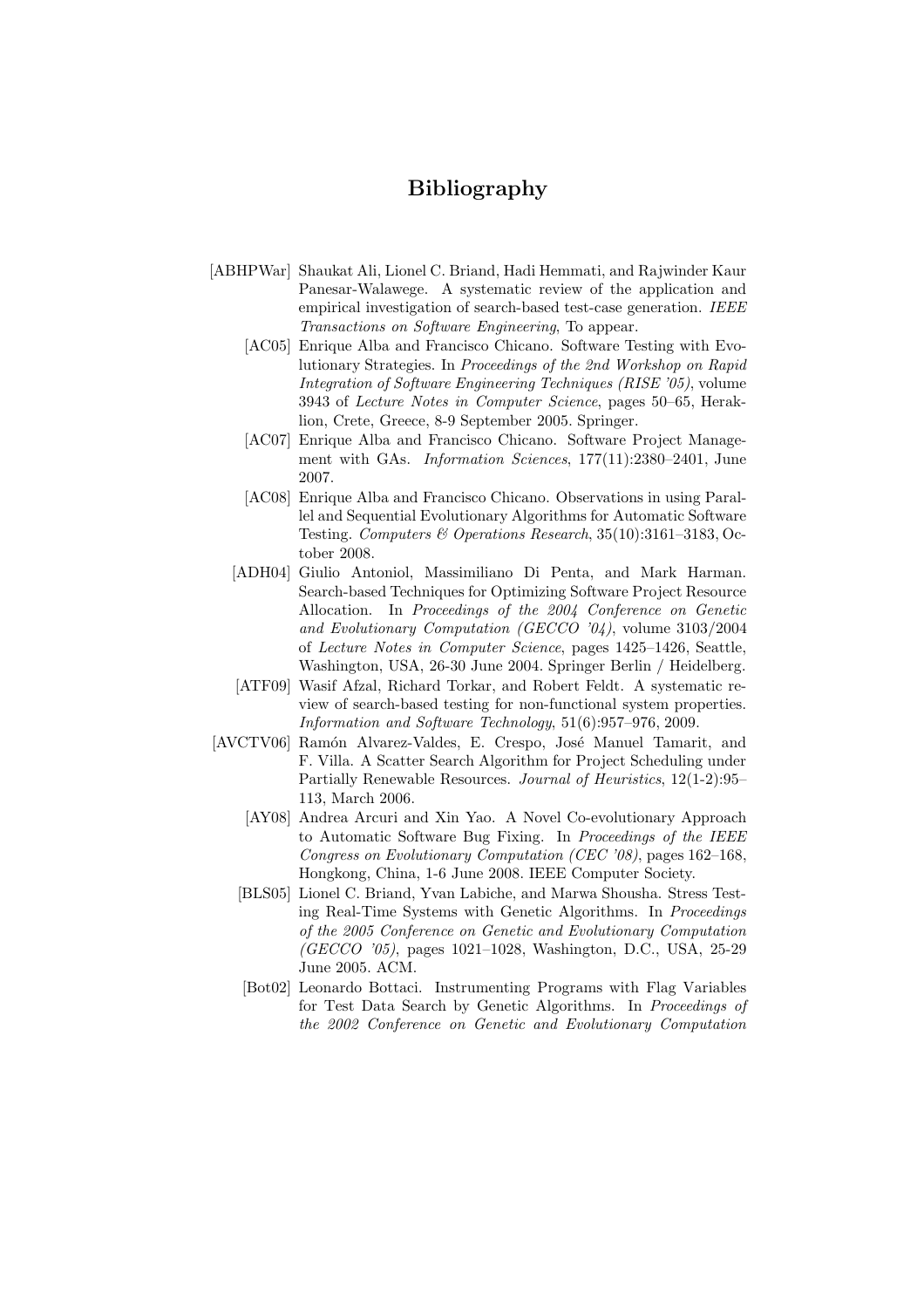(GECCO '02), pages 1337–1342, New York, USA, 9-13 July 2002. Morgan Kaufmann Publishers.

- [BRSW01] A. J. Bagnall, V. J. Rayward-Smith, and I. M. Whittley. The Next Release Problem. *Information and Software Technology*, 43(14):883–890, December 2001.
	- [BSS02] André Baresel, Harmen Sthamer, and Michael Schmidt. Fitness Function Design to Improve Evolutionary Structural Testing. In Proceedings of the 2002 Conference on Genetic and Evolutionary Computation (GECCO '02), pages 1329–1336, New York, USA, 9-13 July 2002. Morgan Kaufmann Publishers.
- [BTDD07] Raquel Blanco, Javier Tuya, Eugenia Daz, and B. Adenso Daz. A Scatter Search Approach for Automated Branch Coverage in Software Testing. International Journal of Engineering Intelligent Systems (EIS), 15(3):135–142, September 2007.
	- [BW96] Peter J. Bentley and Jonathan P. Wakefield. Generic representation of solid geometry for genetic search. Microcomputers in Civil Engineering, 11(3):153–161, 1996.
- [CCHA94] Carl K. Chang, Chikuang Chao, Su-Yin Hsieh, and Yahya Alsalqan. SPMNet: a Formal Methodology for Software Management. In Proceedings of the 18th Annual International Computer Software and Applications Conference (COMPSAC '94), pages 57–57, Taipei, Taiwan, 9-11 November 1994. IEEE.
- [CDH<sup>+</sup>03] John Clark, Jos´e Javier Dolado, Mark Harman, Robert Mark Hierons, Bryan Jones, Mary Lumkin, Brian Mitchell, Spiros Mancoridis, Kearton Rees, Marc Roper, and Martin Shepperd. Reformulating software engineering as a search problem. IEE Proceedings  $-$  Software, 150(3):161–175, 2003.
	- [CHS98] O. Cordón, F. Herrera, and L. Sánchez. Evolutionary learning processes for data analysis in electrical engineering applications. In D. Quagliarella, J. Périaux, C. Poloni, and G. Winter, editors, Genetic Algorithms and Evolution Strategy in Engineering and Computer Science, pages 205–224. John Wiley and Sons, Chichester, 1998.
	- [DB77] John Darlington and Rod M. Burstall. A tranformation system for developing recursive programs. Journal of the ACM, 24(1):44–67, 1977.
- [DTBD08] Eugenia Díaz, Javier Tuya, Raquel Blanco, and José Javier Dolado. A Tabu Search Algorithm for Structural Software Testing. Computers & Operations Research, 35(10):3052–3072, October 2008.
	- [Fos95] Ian Foster. Designing and building parallel programs:Concepts and tools for parallel software. Addison-Wesley, 1995.
- [GHHD05] Qiang Guo, Robert Mark Hierons, Mark Harman, and Karnig Derderian. Constructing Multiple Unique Input/Output Sequences using Evolutionary Optimisation Techniques. IEE Proceedings - Software, 152(3):127–140, June 2005.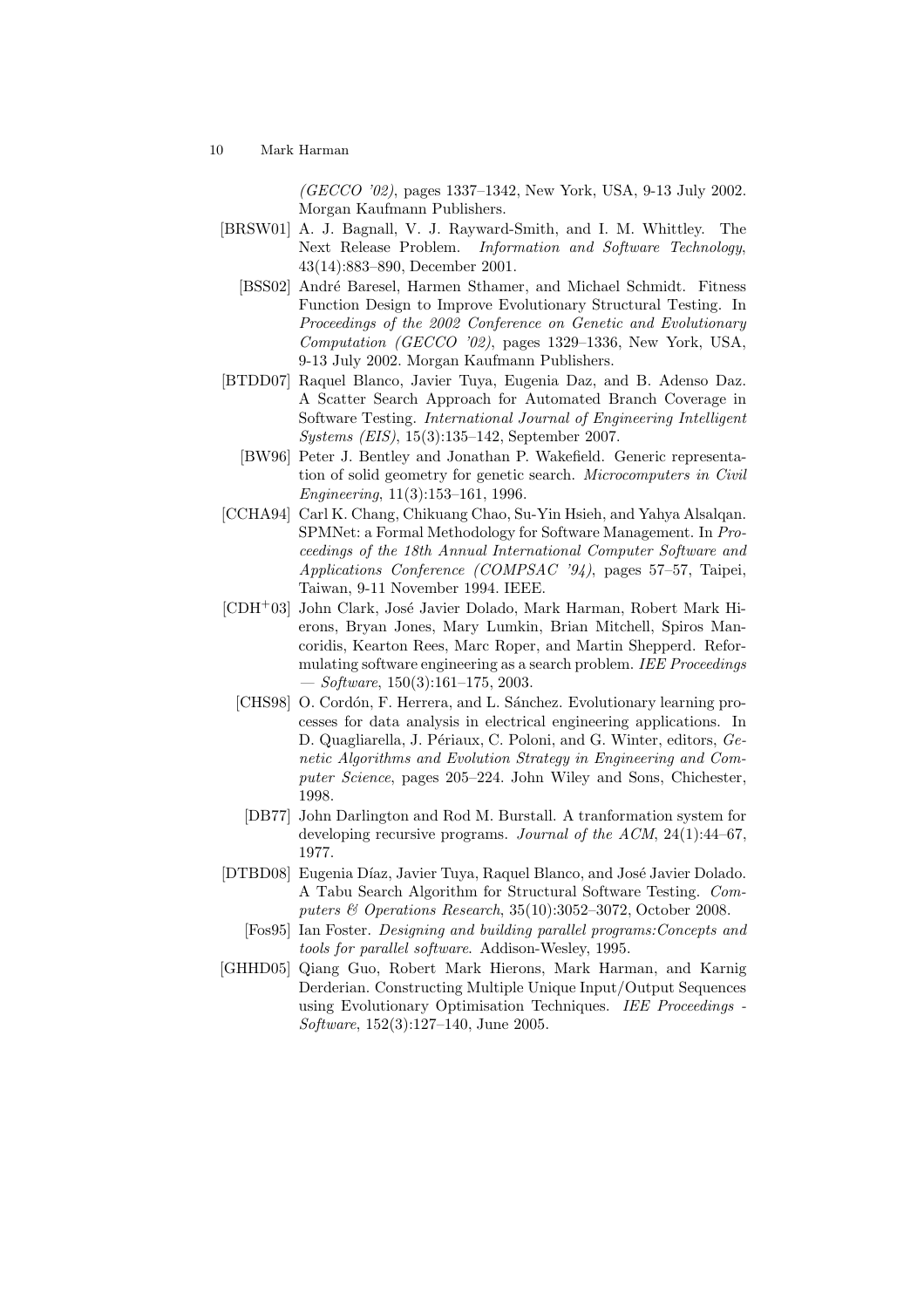- [Har07a] Mark Harman. Automated test data generation using search based software engineering (keynote). In 2nd Workshop on Automation of Software Test (AST 07) at the 29th International Conference on Software Engineering (ICSE 2007), Minneapolis, USA, 2007.
- [Har07b] Mark Harman. The current state and future of search based software engineering. In Lionel Briand and Alexander Wolf, editors, Future of Software Engineering 2007, pages 342–357, Los Alamitos, California, USA, 2007. IEEE Computer Society Press.
- [Har07c] Mark Harman. Search based software engineering for program comprehension (keynote). In 15th International Conference on Program Comprehension (ICPC 2007), Banff, Canada, 2007.
- [Har07d] Mark Harman. The Current State and Future of Search Based Software Engineering. In Lionel Briand and Alexander Wolf, editors, Proceedings of International Conference on Software Engineering / Future of Software Engineering 2007 (ICSE/FOSE '07), pages 342–357, Minneapolis, Minnesota, USA, 20-26 May 2007. IEEE Computer Society.
	- [HC04] Mark Harman and John A. Clark. Metrics Are Fitness Functions Too. In Proceedings of the 10th IEEE International Symposium on Software Metrics (METRICS '04), pages 58–69, Chicago, USA, 11-17 September 2004. IEEE Computer Society.
- [HHH<sup>+</sup>04] Mark Harman, Lin Hu, Robert M. Hierons, Joachim Wegener, Harmen Sthamer, André Baresel, and Marc Roper. Testability Transformation. IEEE Transaction on Software Engineering, 30(1):3–16, January 2004.
	- [HHP02] Mark Harman, Robert Hierons, and Mark Proctor. A New Representation and Crossover Operator for Search-based Optimization of Software Modularization. In Proceedings of the 2002 Conference on Genetic and Evolutionary Computation (GECCO '02), pages 1351–1358, New York, USA, 9-13 July 2002. Morgan Kaufmann Publishers.
	- [HJ01] Mark Harman and Bryan F. Jones. Search-based Software Engineering. Information & Software Technology, 43(14):833-839, December 2001.
	- [HMZ09] Mark Harman, Afshin Mansouri, and Yuanyuan Zhang. Search based software engineering: A comprehensive analysis and review of trends techniques and applications. Technical Report TR-09-03, Department of Computer Science, King's College London, April 2009.
		- [HT07] Mark Harman and Laurence Tratt. Pareto Optimal Search Based Refactoring at the Design Level. In Proceedings of the 9th annual Conference on Genetic and Evolutionary Computation (GECCO '07), pages 1106–1113, London, England, 7-11 July 2007. ACM.
	- [JES98] Bryan F. Jones, David E. Eyres, and Harmen-H. Sthamer. A Strategy for using Genetic Algorithms to Automate Branch and Faultbased Testing. Computer Journal, 41(2):98–107, 1998.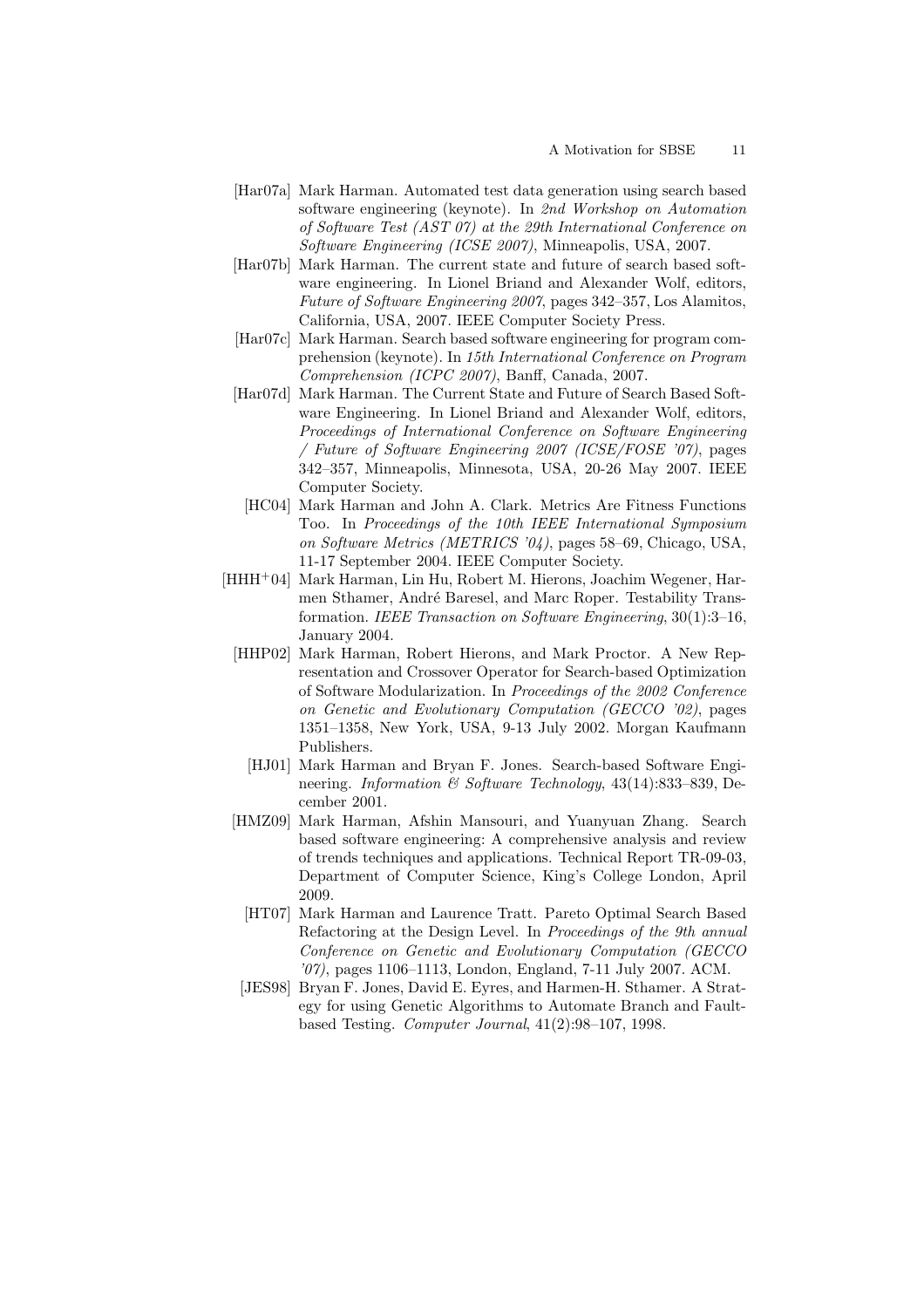- [KHC+05] Bogdan Korel, Mark Harman, S. Chung, P. Apirukvorapinit, R. Gupta, and Q. Zhang. Data Dependence Based Testability Transformation in Automated Test Generation. In Proceedings of the 16th IEEE International Symposium on Software Reliability Engineering (ISSRE '05), pages 245–254, Chicago, Illinios, USA, November 2005. IEEE Computer Society.
	- [KSH02] Colin Kirsopp, Martin Shepperd, and John Hart. Search Heuristics, Case-based Reasoning And Software Project Effort Prediction. In Proceedings of the 2002 Conference on Genetic and Evolutionary Computation (GECCO '02), pages 1367–1374, New York, 9-13 July 2002. Morgan Kaufmann Publishers.
		- [LB08] William B. Langdon and Wolfgang Banzhaf. A SIMD interpreter for genetic programming on GPU graphics cards. In Proceedings of the 11th European Conference on Genetic Programming, EuroGP 2008, volume 4971 of Lecture Notes in Computer Science, pages 73–85, Naples, 26-28 March 2008. Springer.
		- [LI08] Raluca Lefticaru and Florentin Ipate. Functional Search-based Testing from State Machines. In Proceedings of the First International Conference on Software Testing, Verfication and Validation (ICST 2008), pages 525–528, Lillehammer, Norway, 9-11 April 2008. IEEE Computer Society.
		- [LT92] J. E. Labossiere and N. Turrkan. On the optimization of the tensor polynomial failure theory with a genetic algorithm. Transactions of the Canadian Society for Mechanical Engineering, 16(3-4):251–265, 1992.
- [McM04] Phil McMinn. Search-based Software Test Data Generation: A Survey. Software Testing, Verification and Reliability, 14(2):105– 156, 2004.
- [MHBT06] Phil McMinn, Mark Harman, David Binkley, and Paolo Tonella. The Species per Path Approach to Search-based Test Data Generation. In Proceedings of the 2006 International Symposium on Software Testing and Analysis (ISSTA '06), pages 13–24, Portland, Maine, USA., 17-20 July 2006. ACM.
	- [MM06] Brian S. Mitchell and Spiros Mancoridis. On the Automatic Modularization of Software Systems using the Bunch Tool. IEEE Transactions on Software Engineering, 32(3):193–208, March 2006.
	- [ $O$  $O$  $006$ ] Mark O'Keeffe and Mel  $\acute{O}$  Cinnéide. Search-based Software Maintenance. In Proceedings of the Conference on Software Maintenance and Reengineering (CSMR '06), pages 249–260, Bari, Italy, 22-24 March 2006. IEEE Computer Society.
	- [PCV95] R. Poli, S. Cagnoni, and G. Valli. Genetic design of optimum linear and nonlinear QRS detectors. IEEE Transactions on Biomedical Engineering, 42(11):1137–41, November 1995.
	- [Räi09] Outi Räihä. A Survey on Search-Based Software Design. Technical Report D-2009-1, Department of Computer Sciences University of Tampere, March 2009.